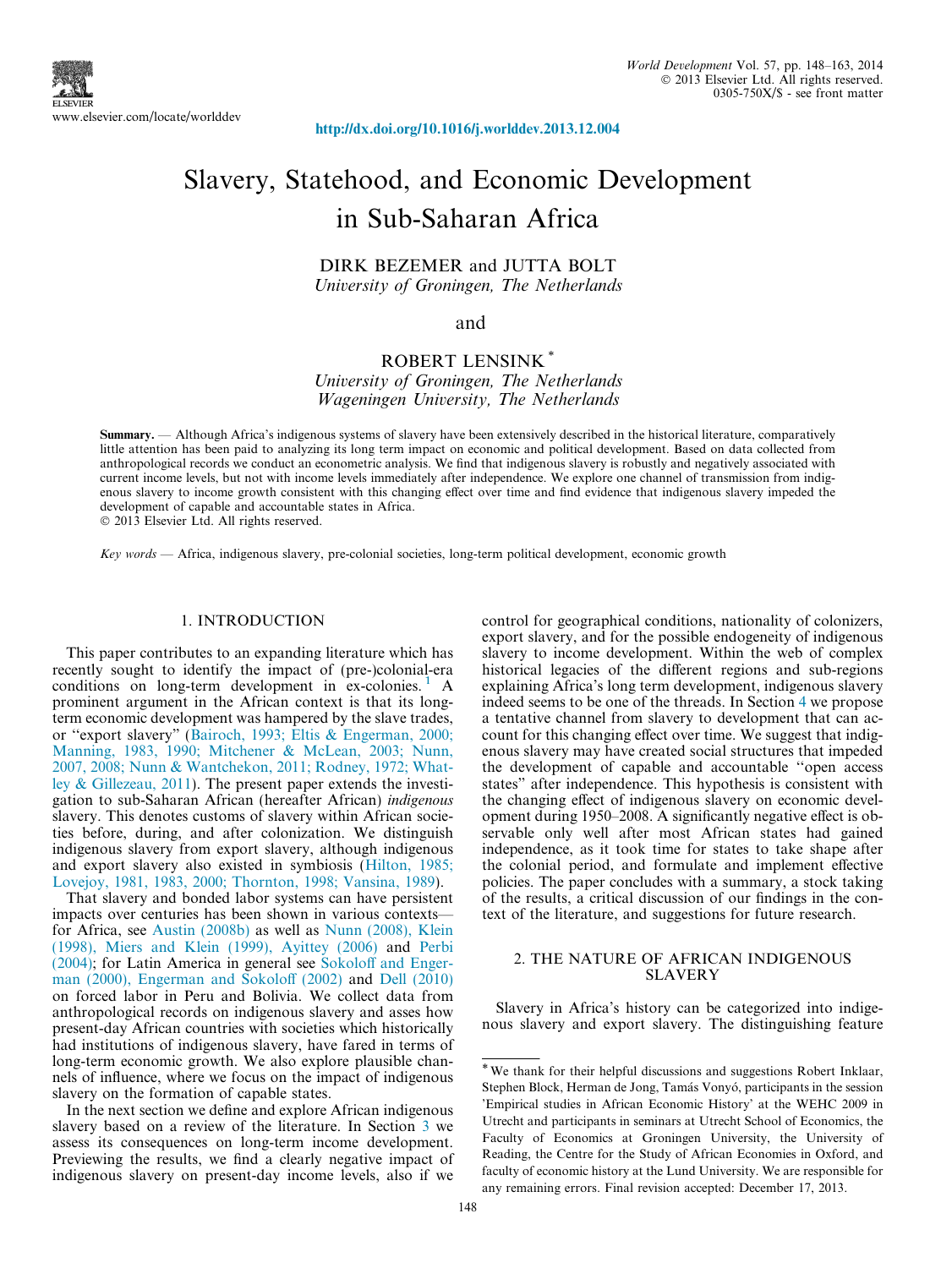adopted in this paper is whether or not slaves were traded beyond the continent.<sup>2</sup> Thus, African indigenous slavery includes both slavery and the slave trade in Africa, which often occurred over long distances across the continent. Indigenous slavery was an ingrained feature of many African societies in recorded history ([Austin, 2008a, 2008b; Cooper, 1977, 1979;](#page--1-0) [Goody, 1980; Klein, 1998; Thornton, 1998\)](#page--1-0). For example [Perbi \(2004\)](#page--1-0), describing indigenous slavery in Ghana, takes the view that indigenous slavery predated the Atlantic slave trade, coexisted with it from the sixteenth to the 19th centuries and survived it through the early 20th century (also [Miescher,](#page--1-0) [2004, p. 157](#page--1-0)).

Slavery has been studied in two broad frameworks: functionalism and (economic) rationalism. In the first school, [Miers and Kopytoff \(1977\)](#page--1-0) argued that slavery in Africa was a response to chronic excess demand for labor in African societies. In this view, people are a resource but not just an economic one: they were adaptable to a multitude of uses, also social and political. In the functionalist perspective therefore, indigenous slavery in Africa cannot be understood simply as commodification of people. Or as [Tuden and Plotnicov](#page--1-0) [\(1970, p. 12\)](#page--1-0) define it, as ''slavery as the legal institutionalization of persons as property", which is a more appropriate description of slavery in ancient Rome or the New World. Instead, [Miers and Kopytoff \(1977\)](#page--1-0) view indigenous slavery in Africa as part of a continuum of social relationships within the kinship system, of which slavery was the most marginal (see also [Goody, 1980, p. 35](#page--1-0) and [Watson \(1980\)](#page--1-0)). Terms like (private) ''property" and (individual) ''freedom", they stress, are unhelpful to understanding traditional African society. Instead, slavery is defined more in terms of ''those without kin", and ''natal alienation".

In the second framework, [Hopkins \(1973\),](#page--1-0) building on [Nieboer \(1900\)](#page--1-0) and [Domar \(1970\),](#page--1-0) argues that indigenous slavery was a more overt economic response to scarcity of labor especially in West Africa, where under conditions of simple agricultural technologies, ''the costs of acquiring and maintaining slaves were less than the costs of hiring labour" ([Hopkins, 1973, p. 25](#page--1-0)). This assumes the treatment of slaves as a commodity, since the slave was a chattel. It also takes a dimmer view of slaves' living conditions. [Klein \(1978,](#page--1-0) [p. 601\)](#page--1-0) suggests (based on fieldwork in Senegal) that this approach might be most appropriate in high-density slavery systems. [Austin \(2005, pp. 160, 170\)](#page--1-0) in the same vein suggests that the 19th century Asante empire, an intensive user of slave labor, relied so heavily on slavery because substitution by wage labor was not economically viable. [Thornton \(1998,](#page--1-0) [p. 74\)](#page--1-0) in addition argues that slavery was prevalent in Africa because ''slaves were the only form of private, revenue producing property recognized in African law", and thus a means to obtain and maintain private wealth.

Slaves' social position varied greatly over slavery systems, ranging from chattel slavery in high-density systems in West Africa, to a context where slaves were adopted into the extended kinship system, and could fulfill prestigious administrative positions. But there always was a social relationship that was based on subordination, with typically strict rules about behavior, clothing, and diet [\(Klein, 1998, p. 7](#page--1-0)). Especially captured (as opposed to born) slaves were treated harshly and had few rights. In particular, slaves had no familial rights, did not control their children and could not make bequest decisions: if a slave died, his or her property fell to the master ([Klein, 1978,](#page--1-0) [p. 602](#page--1-0)). They could be used as sacrifice or to pay off debts; were expected to work harder and dress simply; could not freely mix with free men and women; needed the owner's permission to embark on any enterprise; and received only the

simplest burials ([Perbi, 2001, p. 1\)](#page--1-0). All slaves could be sold at the discretion of the owner [\(Klein, 1998, p. 6](#page--1-0)). People always entered into slavery by an act of violence which stripped them of their social identity in their own kinship system, to be integrated (but often only marginally) into an alien kinship system. Precisely the danger that a slave might escape in the area where (s)he had social linkages was an important reason why slaves were transported and traded across societies ([Klein, 1978, p. 601, 1998, p. 2; Manning, 1983, p. 2](#page--1-0)). In sum, although indigenous slavery was generally less harsh a system than export slavery, still slaves were exploited, excluded, and marginalized, more intensively so in the "high-density" slave systems.

Many have speculated that indigenous slavery was a precursor for (and facilitator of) export slavery, and that the existence of indigenous slave trade ''opened up ... societies to the temptation of the Atlantic trade" [\(Klein, 1978, p. 605](#page--1-0)). [Rodney \(1966\)](#page--1-0) and [Lovejoy \(1983\)](#page--1-0) advocate this ''transformation thesis" (coined by Lovejoy), which argues that the development of the Atlantic slave trade extended indigenous slavery and resulted in more people being enslaved and kept under increasingly deteriorating circumstances. In contrast, others have argued that in fact indigenous slavery may not have predated New World export slavery but that the Atlantic slave trade may have stimulated slavery within Africa. [Nunn](#page--1-0) [\(2008, p. 159\)](#page--1-0) notes that ''[w]hether the parts of Africa that were untouched by the Islamic trades had chattel slavery has been the subject of an old debate [...]" (see also [Fage, 1962;](#page--1-0) [Hilton, 1985; Rodney, 1966; Vansina, 1989\)](#page--1-0). But [Austin](#page--1-0) [\(2008a, p. 1006\)](#page--1-0) argued that within the current African historical literature, there really is no disagreement about whether ''domestic" slavery, pre-dated the Atlantic slave trade. The current debate is more about whether slavery was ''[...] widespread and slave trading routine [...]", or only common within a few societies before the Atlantic slave trade (see [Thornton,](#page--1-0) [1998](#page--1-0) for the first argument, and [Lovejoy, 2000](#page--1-0) for the latter; see also [Cooper, 1979; Goody, 1980; Klein, 1998](#page--1-0)). It is clear however that there was an intimate connection between slavery for export and for indigenous use. [Ewald \(1992, p. 466\)](#page--1-0) notes that ''the same networks taking millions of slaves out of Africa also transported others within the continent".

Indeed, the indigenous slave trade from its earliest observations was part of pan-African trade in goods including salt, copper, and dates from the Sahara and millet, sorghum, wheat, livestock, gum, shea butter, ivory, and gold from West Africa. There were two major slave routes, one between North and West Africa, and one linking East, Central, and Southern Africa. Important West African slave markets are recorded from as early as the year 1000. Ghana obtained slaves—mainly in returns for its abundant gold resources—from the 1st to the 16th century. Bono Manso and Begho in Ghana were important slave markets from AD 1000 to around 1750 [\(Perbi, 2001, p. 4\)](#page--1-0); others were Ouagadougou in Burkina Faso and Bonduku and Buna in Cote d'Ivoire.

Slavery was not only an integrated part of trade relations but also of political relations between states. Almost all the states conquered by the famous Asante empire (in what is now Ghana) from 1700 to the end of the 19th century paid annual tributes in slaves and other goods, between several hundred and a thousand ([Perbi, 2001, p. 5\)](#page--1-0). Also domestically, slavery lay at the core of Ghana's pre-colonial states, whose economy was almost totally dependent on slave labor ([Austin,](#page--1-0) [2005, p. 160; Perbi, 2004, p. 110\)](#page--1-0). Likewise the Sudanese empires heavily depended on slave armies and slave administrators [\(Thornton, 1998, p. 91](#page--1-0)).